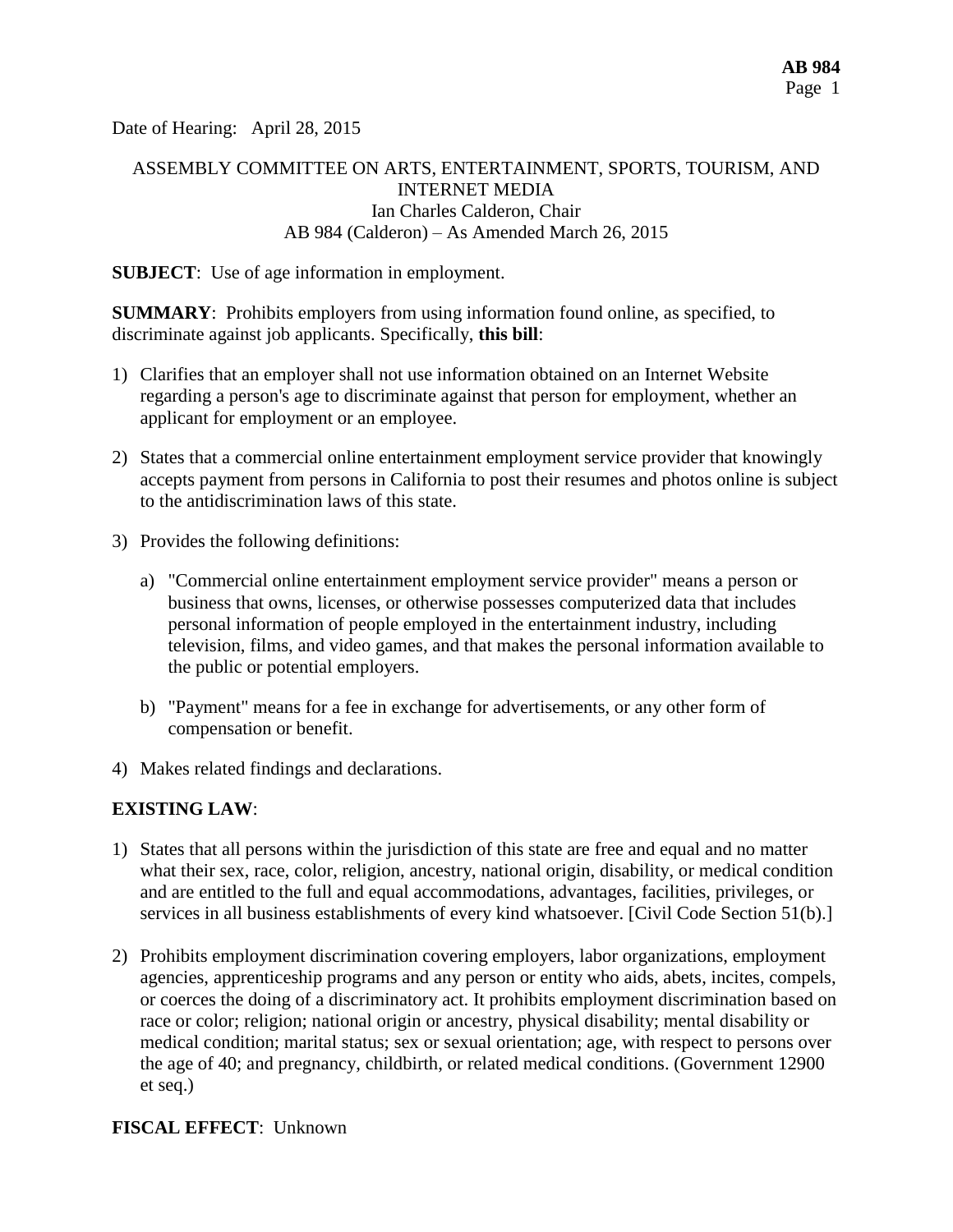### **COMMENTS**:

1) *Author & sponsor's statement of need for legislation: Existing laws against age discrimination need shoring up in the online employment environment*. According to the author, "Age discrimination in employment is against both federal and state law. In California the relevant statutes are the California Fair Employment and Housing Act (FEHA) and the Unruh Civil Rights Act. Sadly, despite these laws age discrimination continues to exist and is facilitated through public distribution of potential job applicant's birth and age information via commercial online employment service providers.

"Even the fear of age discrimination is troubling in the entertainment industry, where one woman sued Internet Movie Database (IMDb), an online cast and crew referral site used by the entertainment community, for revealing her age. In her complaint, the plaintiff pointed out that, "one is perceived to be 'over-the-hill,' when approaching 40" in Hollywood. She further alleges that age is such a powerful employment screening factor, "it is nearly impossible for an up-and-coming actress, such as the Plaintiff, to get work as she is thought to have less of an 'upside' therefore casting directors, producers, directors, agents/managers, etc. do not give her the same opportunities, regardless of her appearance and talent." Currently, birthdate and age are prominently displayed on the IMDb public page.

Additionally, the author points out, "one complicating factor in the fight against age discrimination in Hollywood is the notion that artistic freedom provides a haven from antidiscrimination laws. Indeed the law recognizes a defense against charges of discrimination for a bona fide occupational qualification (BFOQ) which would allow for a man to be cast in the role of a husband, or a child to be cast in the role of a school girl." However, the author contends that, "anyone who has ever seen Glee or 21 Jump Street knows we are not looking at high school aged actors, and famously Olivia Newton-John was 29 when she starred as high school cheerleader Sandy in the movie Grease. Therefore, the true question posed under the age discrimination BFOQ is what age can an actor play – not what year are they born."

The Screen Actors Guild/American Federation of Television and Radio Artists are the sponsors of this legislation and have written the committee to say, "In the case of actors, an employer casting a part may make a decision based on how young or old the actor looks but may not exclude the actor from trying out for the part simply because of his or her biological age. In other words, an actor's biological age cannot be a bar to applying for the part. We all know that frequently actors play the role of persons that are different from their true biological age. After all, the essence of acting is creating an illusion."

2) *Age discrimination remains a stubborn problem.* According to studies, the recent economic downturn now known as the Great Recession led to large increases in unemployment rates and unemployment durations for workers of all ages, but duration of unemployment rose far more for older workers than for younger workers. Statistics from the U.S. Equal Employment Opportunity Commission show that from 2006-2013, age discrimination claims rose 38%. The AARP reports that, "Age [discrimination](http://www.aarp.org/work/on-the-job/info-07-2013/age-discrimination-employment-act.html) claims have been on the rise since 1997, when 15,785 reports were filed, according to the Equal Employment Opportunity Commission. Last year, 21,396 claims were recorded. Not every lawsuit is valid, experts say. Many are settled without assigning blame. Companies are sometimes hamstrung by the law from giving their side of the story in age discrimination cases. On the other hand, consumer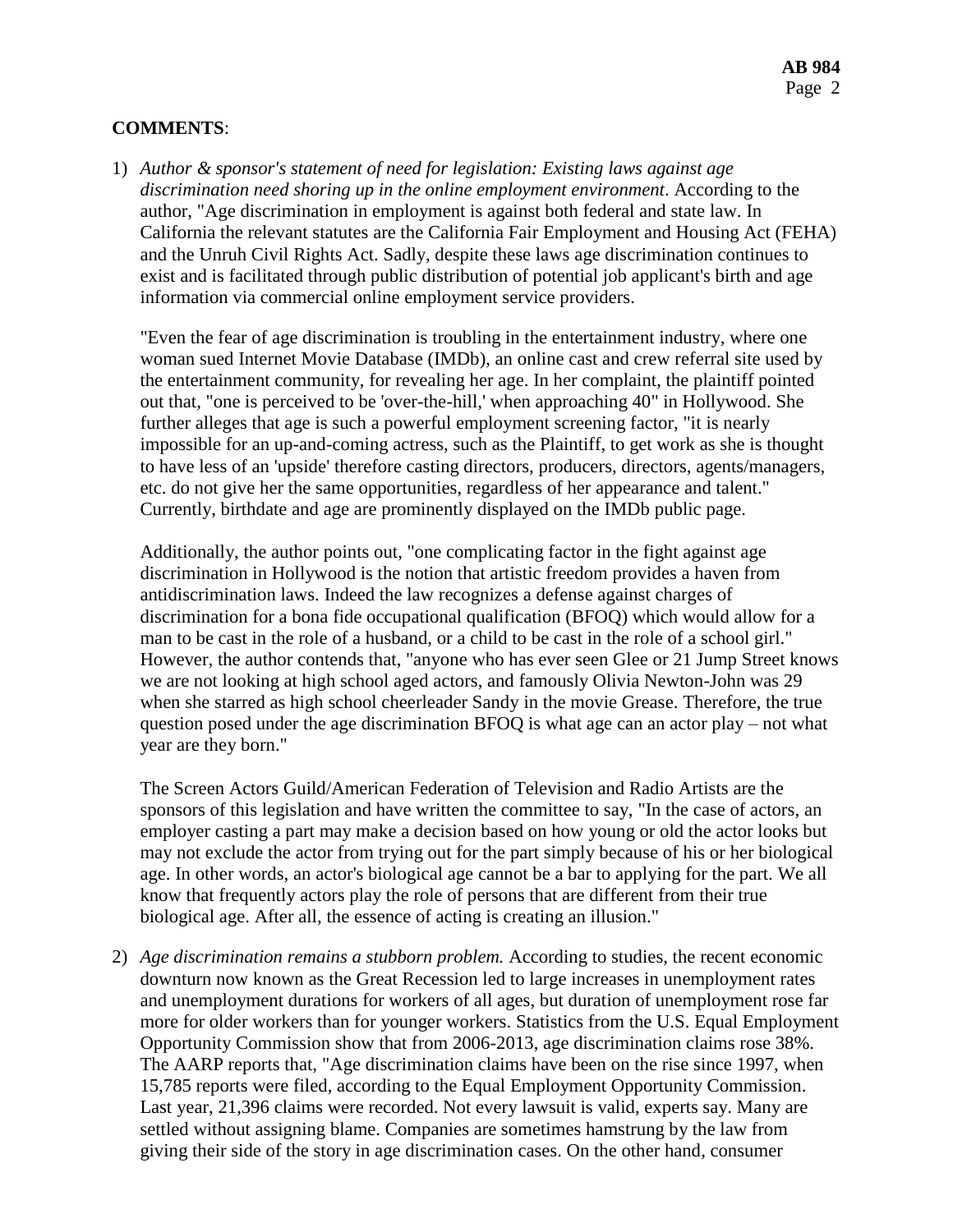advocates and lawyers say recorded claims represent only a slice of the total number of workers who get pushed out of a job because they are older. One possible reason for the trend: an aging population. More than 20 % of workers in the United States, some 33 million, are age 55 and up, according to the Bureau of Labor Statistics." *(Forced Out, Older Workers Are Fighting Back*, by Carole Fleck, AARP Bulletin, May 2014, [http://www.aarp.org/work/on-the-job/info-2014/workplace-age-discrimination](http://www.aarp.org/work/on-the-job/info-2014/workplace-age-discrimination-infographic.html)[infographic.html,](http://www.aarp.org/work/on-the-job/info-2014/workplace-age-discrimination-infographic.html) accessed April 22, 2015.)

3) *Long arm jurisdiction of California: Purposeful availment and sufficient minimum contacts.* This bill contains two major provisions, the first clarifies that an employer shall not use information obtained on an Internet Website regarding a person's age to discriminate against that person for employment. The second states that a commercial online entertainment employment service provider that knowingly accepts payment from persons in California to post their resumes and photos online is subject to the antidiscrimination laws of this state.

In order for one state to assert jurisdiction over a business located in another state, the law requires that there be sufficient minimum contacts, (e.g. contracts, directed advertisements or customers) for the assertion of jurisdiction to be found reasonable. The [United States](http://en.wikipedia.org/wiki/United_States_Supreme_Court)  [Supreme Court](http://en.wikipedia.org/wiki/United_States_Supreme_Court) has decided a number of cases that have established and refined the principle that it is unfair for a court to assert jurisdiction over a party unless that party's contacts with the state in which that court sits are such that the party "could reasonably expect to be hauled into court" in that state. This jurisdiction must "not offend traditional notions of fair play and substantial justice". *[International Shoe Co. v. Washington](http://en.wikipedia.org/wiki/International_Shoe_Co._v._Washington)*, 326 [U.S.](http://en.wikipedia.org/wiki/United_States_Reports) [310](https://supreme.justia.com/cases/federal/us/326/310/) (1945).

A non-resident defendant has minimum contacts with the forum state if they 1) have direct contact with the state; 2) have a contract with a resident of the state; 3) have placed their product into the stream of commerce such that it reaches the forum state, 4) seek to serve residents of the forum state; 5) have satisfied the Calder effects test; or 6) have a non-passive website viewed within the forum state. (Citations omitted.)

The test for whether websites may provide minimum contacts is outlined in the *Zippo* decision, where the court found that commercial websites which do a substantial volume of business over the Internet, and through which customers in any location can immediately engage in business with the website owner, provides a basis for jurisdiction. *Zippo Manufacturing Co. v. Zippo Dot Com, Inc*., 952 F. Supp. 1119 (W.D. Pa. 1997).

In this case, the proposed legislation is targeted to commercial Internet sites which knowingly do business with California residents through exchanging payment for the service of posting resumes and photographs on their site. Thus, the bill appears to comply with the constitutional requirements for California to assert jurisdiction.

# **REGISTERED SUPPORT / OPPOSITION**:

# **Support**

California Labor Federation, AFL-CIO California Teamsters Public Affairs Council Screen Actors Guild-American Federation of Television and Radio Artists